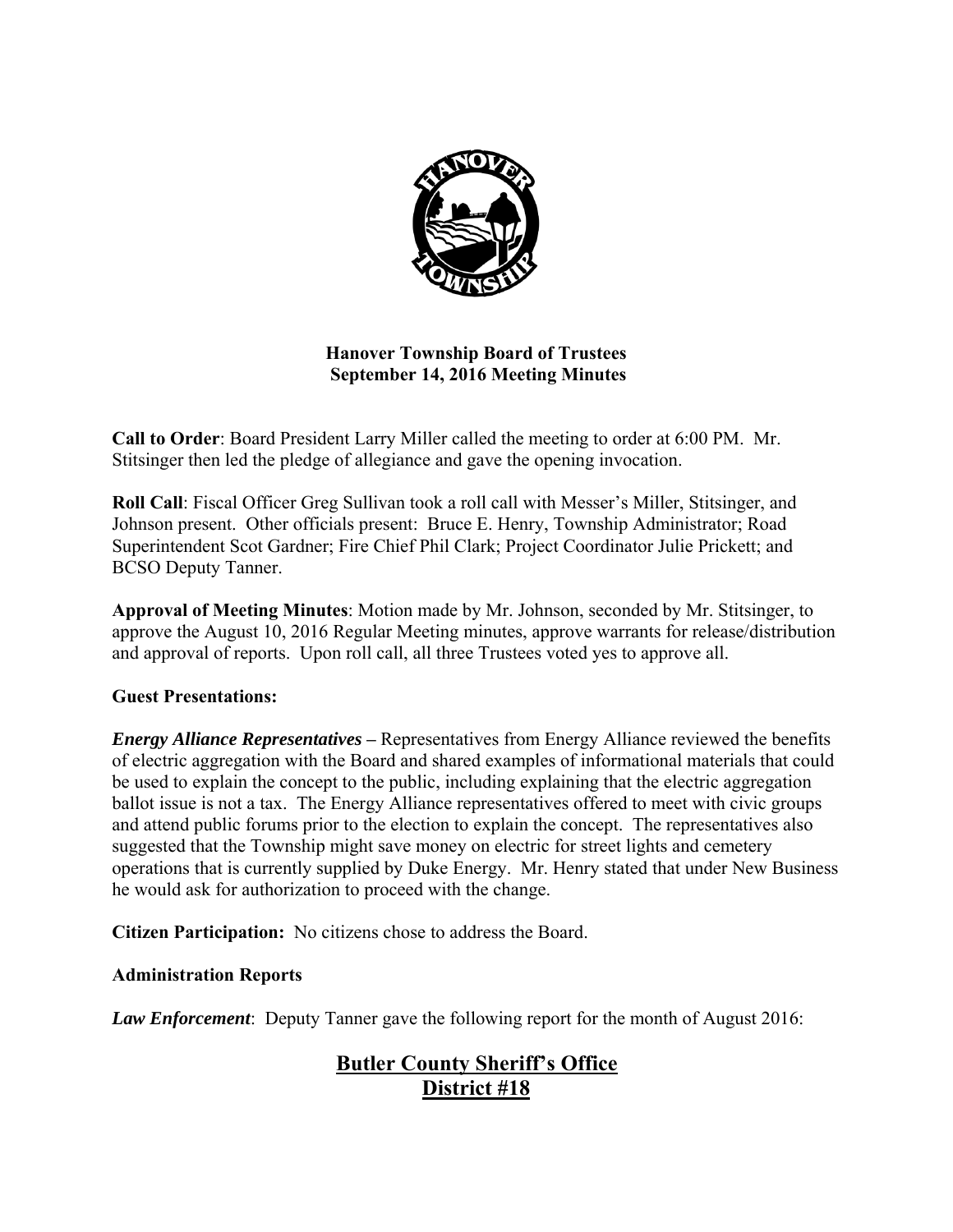# **Hanover Township Contract Cars Monthly Report for August 2016**

| <b>Month Totals*</b><br><b>Activity Area</b>                                                                                                                                                                                                                                | YTD                                                                   |
|-----------------------------------------------------------------------------------------------------------------------------------------------------------------------------------------------------------------------------------------------------------------------------|-----------------------------------------------------------------------|
| Dispatched Calls: 179<br>$\bullet$<br>Felony Reports: 02<br>Misdemeanor Reports: 13<br>Non-Injury Crash: 05<br>Injury Crash: 03                                                                                                                                             | 1278<br>37<br>82<br>50<br>18                                          |
|                                                                                                                                                                                                                                                                             | .187                                                                  |
| Assists/Back Up: 32<br>$\bullet$<br>Felony Arrests: 02<br>$\bullet$<br>Misdemeanor Arrests: 07<br><b>OMVI</b> Arrests: 00                                                                                                                                                   | 165<br>13<br>31<br>03                                                 |
|                                                                                                                                                                                                                                                                             | .48                                                                   |
| Traffic Stops: 36<br>٠<br><b>Moving Citations:28</b><br><b>Warning Citations: 20</b><br>FIR Cards: 0<br>Civil Papers Served: 0<br>$\bullet$<br>Business Alarms: 3<br>Residential Alarms: 16<br>$\bullet$<br>Special Details: 16<br>٠<br>COPS Times: $4,800$ ( <i>Min.</i> ) | 141<br>158<br>38<br>00<br>0 <sub>1</sub><br>21<br>78<br>111<br>35,200 |
| Vacation Checks: 11<br>$\bullet$                                                                                                                                                                                                                                            | 337                                                                   |

\*\*\*\*\*\*\*\*\*\*\*\*\*\*\*\*\*\*\*\*\*\*\*\*\*\*\*\*\*\*\*\*\*\*\*\*\*\*\*\*\*\*\*\*\*\*\*\*\*\*\*\*\*\*\*\*\*\*\*\*\*\*\*\*\*\*\*\*\*\*\*\*\* Reporting: Deputy Tanner and Deputy Mayer/by BEH.

Mr. Henry read a letter from McGonigle Millville United Methodist Church commending Deputy Tanner for his assistance at Vacation Bible School and at the Cruise-In.

*Fire/EMS*: Chief Clark presented the following report for the month of August 2016.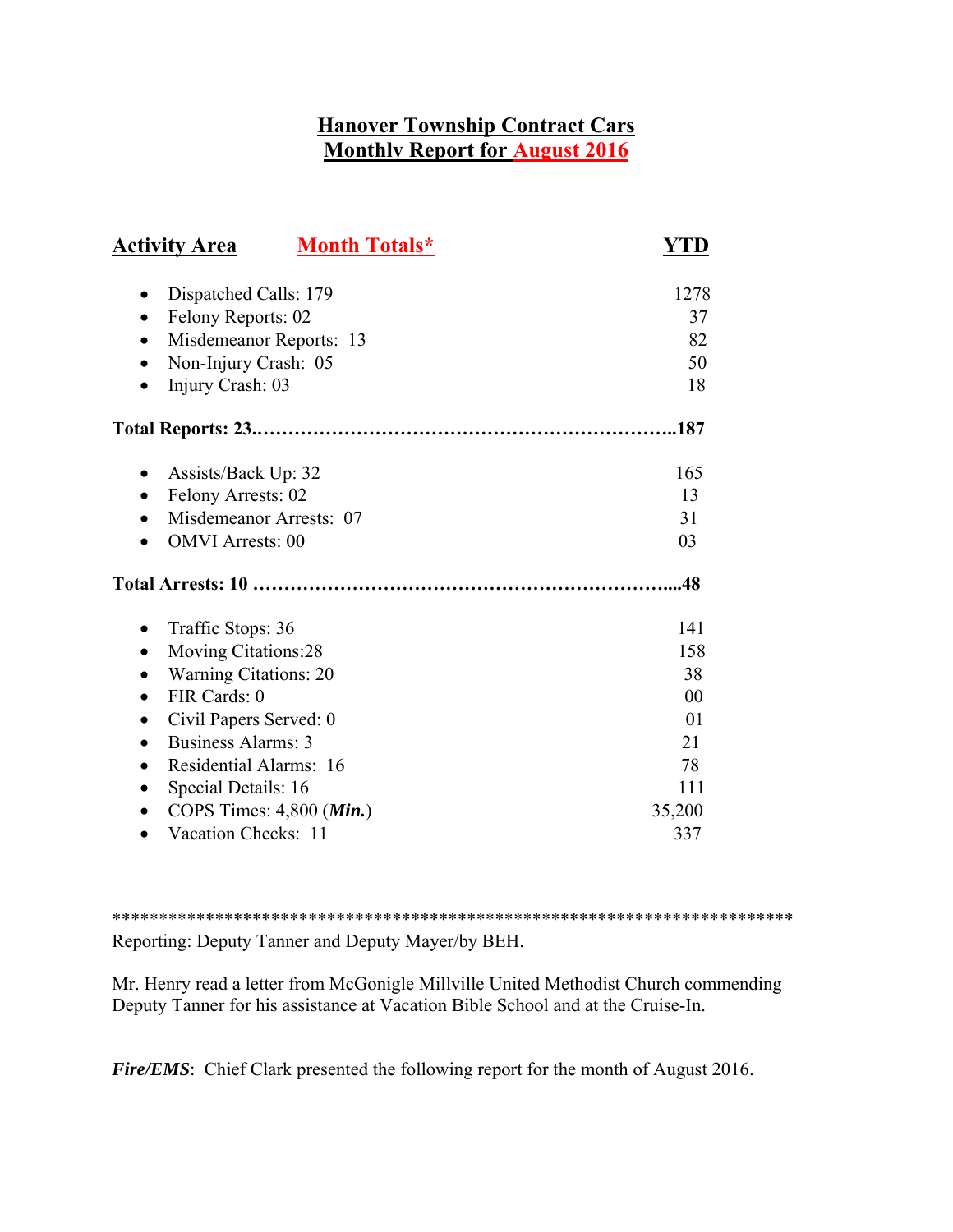## **Hanover Township Fire Department Monthly Report for August - Phil Clark Fire Chief (Presented in September 2016)**

Run and detail activity for the Fire and EMS operations are reflected in the following numbers:

| <b>Emergency Medical Operations/Squad Runs:</b>         |     | 50                                              |
|---------------------------------------------------------|-----|-------------------------------------------------|
| Motor Vehicle Accidents:<br>$\bullet$                   |     | 06                                              |
| Fire Runs:<br>$\bullet$                                 |     | 05                                              |
| Fire Inspections:                                       |     | 00                                              |
| <b>Knox Box Details</b>                                 |     | 00                                              |
| Other<br>$\bullet$                                      |     | 00                                              |
| Total for the month:                                    |     | <b>61 Runs/Operations</b><br>(61 Fire/EMS Runs) |
| <b>Total Year to Date: 439 Runs/Operations</b>          |     |                                                 |
| Runs/Operations)<br>----------------------------------- |     | (August 2015): 61                               |
| Total for 2015                                          | 733 |                                                 |
| Total for 2014                                          | 809 |                                                 |
| Total for 2013                                          | 750 | Ten Year Average: 702                           |
| Total for 2012                                          | 693 |                                                 |
| Total for 2011                                          | 719 |                                                 |
| Total for 2010                                          | 748 |                                                 |
| <b>Total for 2009</b>                                   | 676 |                                                 |
| Total for 2008:                                         | 669 |                                                 |
|                                                         |     |                                                 |
| Total for 2007:                                         | 717 |                                                 |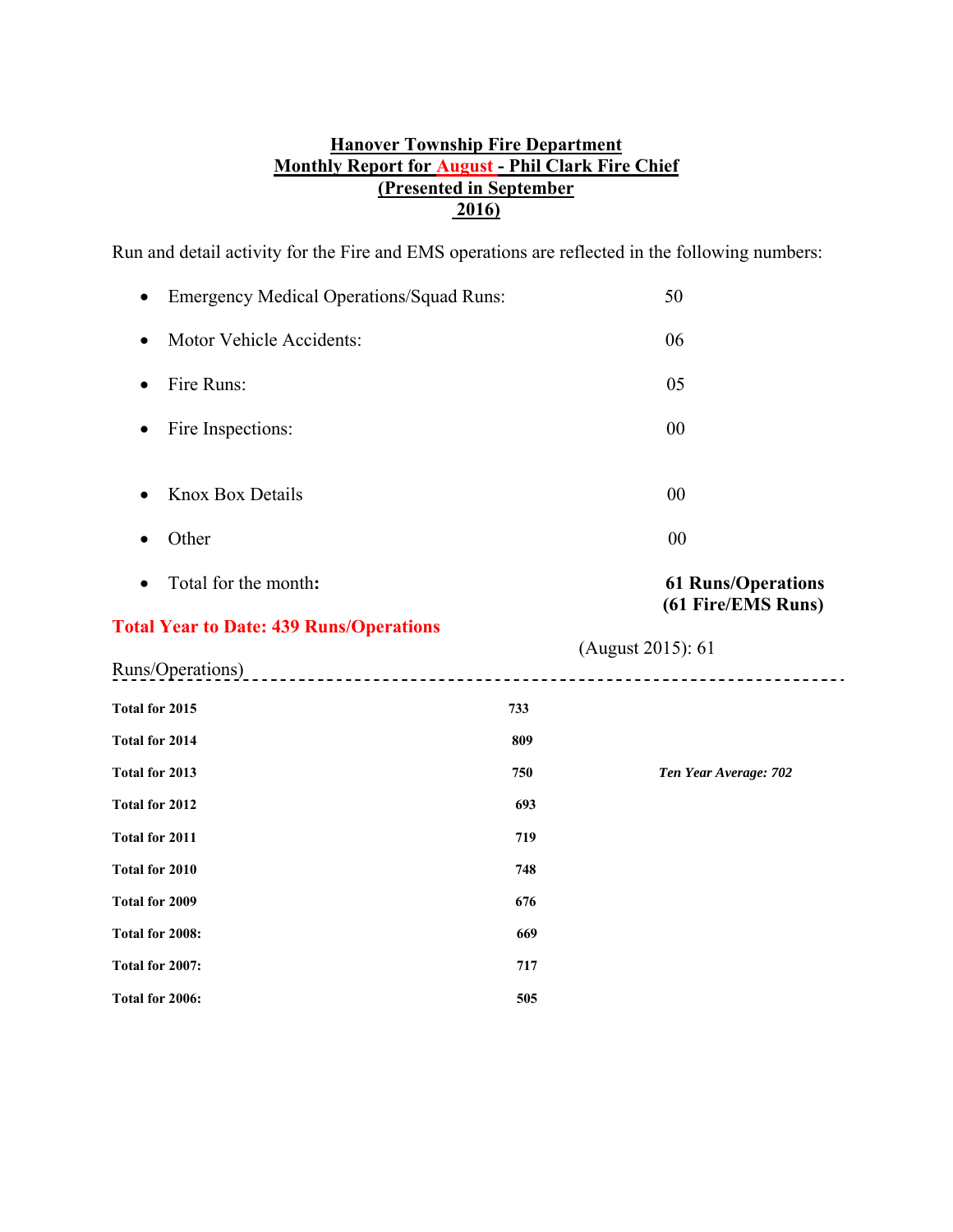*Road/Cemetery*: Road Superintendent Scot Gardner presented the following report for the month of August 2016:

## **SUPERINTENDENT'S REPORTS (September 14, 2016)**

Millville Cemetery Operations Report August 1 through August 31, 2016

| 2 Graves sold to Township residents ( $\omega$ \$610)----------\$ 1,220.00 |      |
|----------------------------------------------------------------------------|------|
|                                                                            |      |
|                                                                            |      |
|                                                                            |      |
|                                                                            |      |
|                                                                            |      |
| Foundation and Marker installation fees-----------------\$ 1,468.80        |      |
|                                                                            | 0.00 |
|                                                                            |      |

Other Cemetery activities:

- 1. Fixed graves and sinkholes
- 2. Cleaned and picked up limbs in Cemetery twice
- 3. Cut grass four times and trimmed twice
- 4. Dropped off hoe and picked up hoe at Bobcat
- 5. Sharpened blades and mowers and greased the decks
- 6. Helped Road Crew twice with concrete work on Krucker Road
- 7. Picked up three boxes at Community Center and took to Firehouse
- 8. Cleaned and swept Shop twice
- 9. Picked up load of topsoil

### **Road, Streets and Park (Scot Gardner)**

- 1. Closed Krucker Road. Dug off black top and collapsed concrete. Placed 30 tons of crushed limestone compacting 4 inches at a time. Drilled existing concrete and installed rebar. Repoured road in concrete and replaced berms in crushed limestone.
- 2. Delivered and brought back golf outing sings to Weatherwax Golf Course.
- 3. Removed all loose block and stone. Formed up inside with plywood. Dug around front and sides and poured concrete in two catch basins on Round Hill Drive and one on Pineview Court.
- 4. We had a week invested in the August 27 Cool Cars/Fine Wine/Good Music event getting the Park ready, picking up and returning equipment, putting up signs and putting things away after the event.
- 5. After a severe rain storm we went out and cut up downed trees on roads and performed a road inspection.
- 6. We're in the process of cutting up trees and chipping brush from the storm. We have Hogue Road, Four Mile Road, Taylor School and Huston Road. We went down Taylor School and pushed about 30 dead ash trees back into the woods with a backhoe.
- 7. Cut grass on all Township properties three times.
- 8. Performed monthly park, truck and storm water inspections.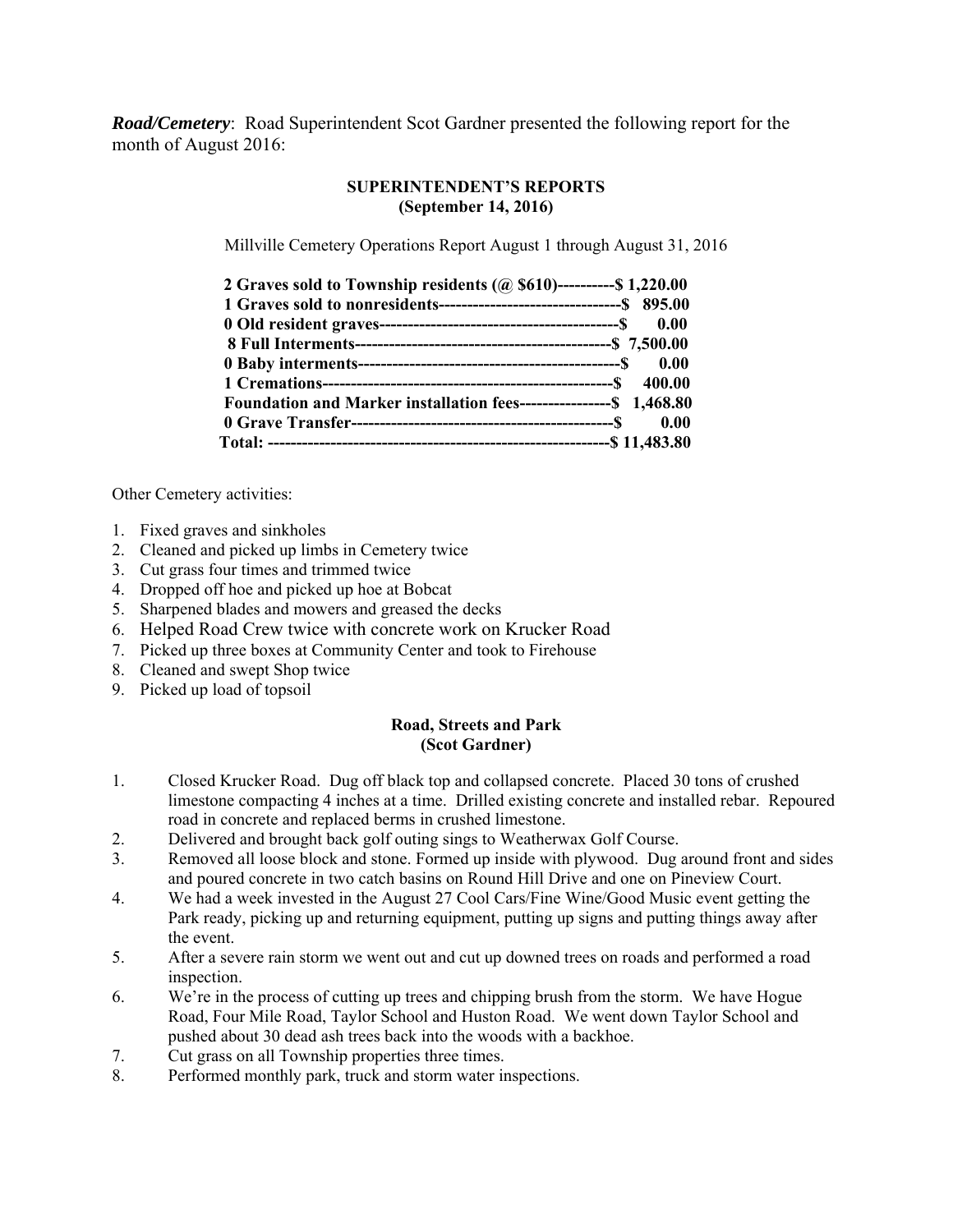Mr. Miller complimented the Road Department for doing a good job despite being short-staffed. Mr. Gardner thanked Adam Miller and Greg Sullivan for their assistance with the Cruise-In event while the Road Department staff was addressing storm-related issues.

## *Administrator's Report (Financials and Personnel Issues)*

Mr. Henry presented the following report to the Board:

#### **Administrator August Summary Report (September 2016)**

- **Fire/EMS Run Data:** Dispatch Log information for August 2016. Prepared summary overview of data.
- **Fire Department:** Worked with Greg Sullivan and Jennifer Mason on tablet purchase to interface with EMS software. With Chief Clark held a meeting with Fire Department Officers to discuss Township finances and Fire Levy request.
- **Election Board Filings and Levy Information**: Worked with the Auditor's Office, Prosecutor's Office and Greg Sullivan to finalize all ballot issues wording/legal issues and the three issues were correctly filed by August 10, 2016.
- Levy Information: Met with several residents about the levies. Prepared a packet of information for the Hanover Ladies Industrial Band.
- **Personnel**: New overall personnel policy book still being worked on. The Trustees were given an outline for review and comment.
- **Park Committee/Veterans Committee and Special Events**: Prepared sponsorship packets for the Wine Tasting event, booked entertainment and support services and held meetings with Hanover Winery and the Park Committee.
- **Cool Cars, Fine Wine and Good Music Event**: Helped set up and worked the event on August 27, 2016.
- **Drainage Issues:** Authorized work on the Krucker Road large culvert for concrete repair handled by the Road Department.
- **Capital Equipment Planning**: Prepared follow up documents for the Board for examining capital equipment needs 2017 through 2022. A strategic Board Session should be held to determine future funding priorities. Matter is still pending.
- **Open Burning Issues:** Handled one resident inquiry about open burning requirements and laws.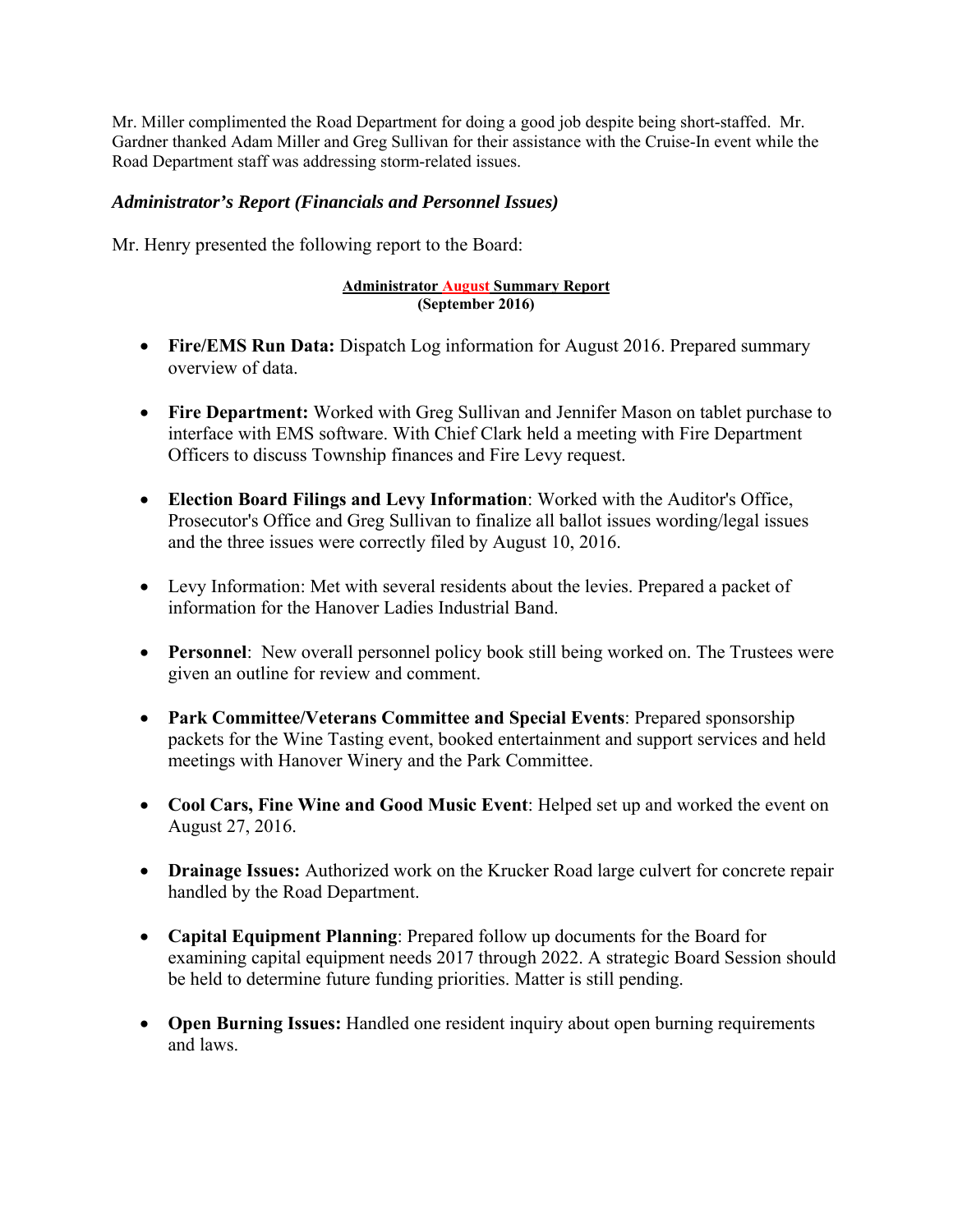- **Nuisance Properties:** Still working on over 20 properties. With no staff it is difficult to address all of these. Reached agreement with SR 177 property burned down location; working with Community development to get grant funds to tear down.
- **Memorial Tree Program:** Worked with one family on Old Oxford Road on the selection, purchase and memorial marker under the Memorial Tree program for the Park.
- **Finances and Tax Levy Issues**: Prepared another special briefing report for the Board of Trustees with a special meeting held on July 28, 2016. Sent Mary Ann Nardiello of the Prosecutor's Office the decision by the Board to seek two levies, the proposed time schedule and draft resolutions for review.
- **Electric Aggregation**: Worked with the Prosecutor's Office on ballot language and Energy Alliance agreement. Discussed preparation of literature for residents.
- **Board, Financial Reports and Payroll Reports**: Obtained data from the Fiscal Officer and prepared Township funds analysis for the monthly Board meeting. Prepared Trustee packets. Prepared numerous contracts and permits for facility rentals. Worked with Ms. Prickett on payroll issues and time sheets for staff.
- **Property and Liability Insurance:** Working with OTARMA and Lovins Insurance Agency completed new contract documents for 2016-2017 which went into effect September 2, 2016.

## **Personnel Actions and Other Items of Note**

*Appointment of new personnel and Personnel actions:* 

*Fire Department: Michael Jackson, Lt. resigned effective August 30, 2016* 

*Hire: None at this time for the Fire Department* 

## *Road Department:*

*Trying to make do with existing personnel for road and cemetery functions. Seeking additional PT/Seasonal help. Still evaluating funds to determine if we can fill the open full time slot.* 

*Cemetery: See above.* 

## *Other General Actions Non Personnel Related: (Still in Progress)*

**Studying ways to secure records** properly and find space as the Township storage is limited at this time. Also still have to finish new formatting of approved Records Retention Schedule to be presented to the state.

**Working on Personnel Handbook** and consolidation of Township Policies for approval by the Board. Finished table of contents and first draft. Provided draft outline to the Board for any suggested changes.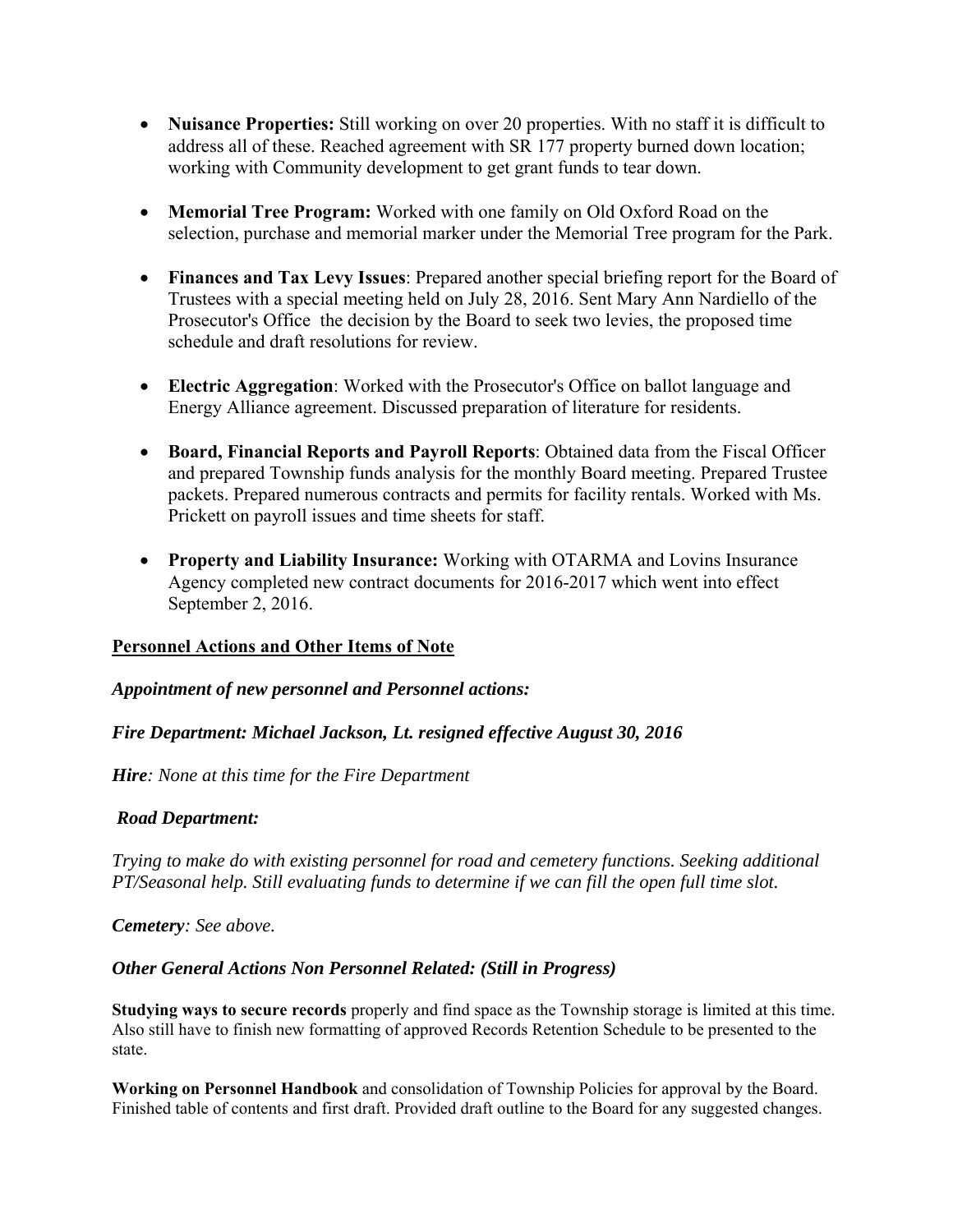**Capital Planning:** As reviewed with the Board, working on guidelines for preparation of a 5 year Capital Plan for the Township. Five major requests by department have been submitted. A special meeting is needed to review the list and make decisions in light of budgetary constraints during the last quarter of 2016.

### **Of Note- Budget Information for August 31, 2016**

#### **Cash Balance as of August 31, 2016: \$1,088,071.02**

**1) Total Expenditures all funds for August 2016**: \$151,594.96

- **2) Total General Fund cash on hand August 2016: \$**420,216.13 (38.62%) of Total funds
- **3) Total Fire/EMS Fund cash on hand August 2016**: \$222,490.90 (20.45%) of Total funds
- **4)** *Monthly Revenue and Expenditure Reports by fund are attached to this report.*

#### *History of Cash Balances*

#### **Fiscal Year 2014 Fiscal Year 2015**

Jan-Cash Balance: \$1,380,611.21 Feb-Cash Balance: \$1,331,175.05 Mar-Cash Balance: \$1,259,054.92 April-Cash Balance: \$1,546,929.78 May-Cash Balance: \$1,524,373.14 June-Cash Balance: \$1,506,977.71 July-Cash Balance: \$1,517,738.15 Aug-Cash Balance: \$1,286,101.15 Sept-Cash Balance: \$1,533,842.91 Oct- Cash Balance: \$1,444,676.89 Nov- Cash Balance: \$1,384,569.72 **Dec-Cash Balance: \$1,324,682.90** 

#### **Fiscal Year 2016**

 **Jan- Cash Balance: \$1,086,880.70 Feb- Cash Balance: \$ 975,051.11 Mar- Cash Balance: \$ 929,271.02 Apr- Cash Balance: \$1,259,751.18 May- Cash Balance: \$1,256,517.69 June- Cash Balance: \$1,231,659.27 July- Cash Balance: \$1,136,203.94 Aug- Cash Balance: \$1,088,071.02** 

| Jan:  | \$1,148,374.71 |
|-------|----------------|
| Feb:  | \$1,158,413.75 |
| Mar:  | \$1,551,667.37 |
| Apr:  | \$1,458,584.04 |
| May:  | \$1,477,662.73 |
| June: | \$1,393,267.44 |
| July: | \$1,332,264.37 |
| Aug:  | \$1,125,949.35 |
| Sept: | \$1,449,880.79 |
| Oct:  | \$1,362,945.99 |
| Nov:  | \$1,194,472.00 |
| Dec:  | \$1,093,559.61 |

**General Note: The Fiscal Officer and Administrator are very concerned about the ongoing significant negative impact of property devaluations and state cuts have had on the budget/revenues**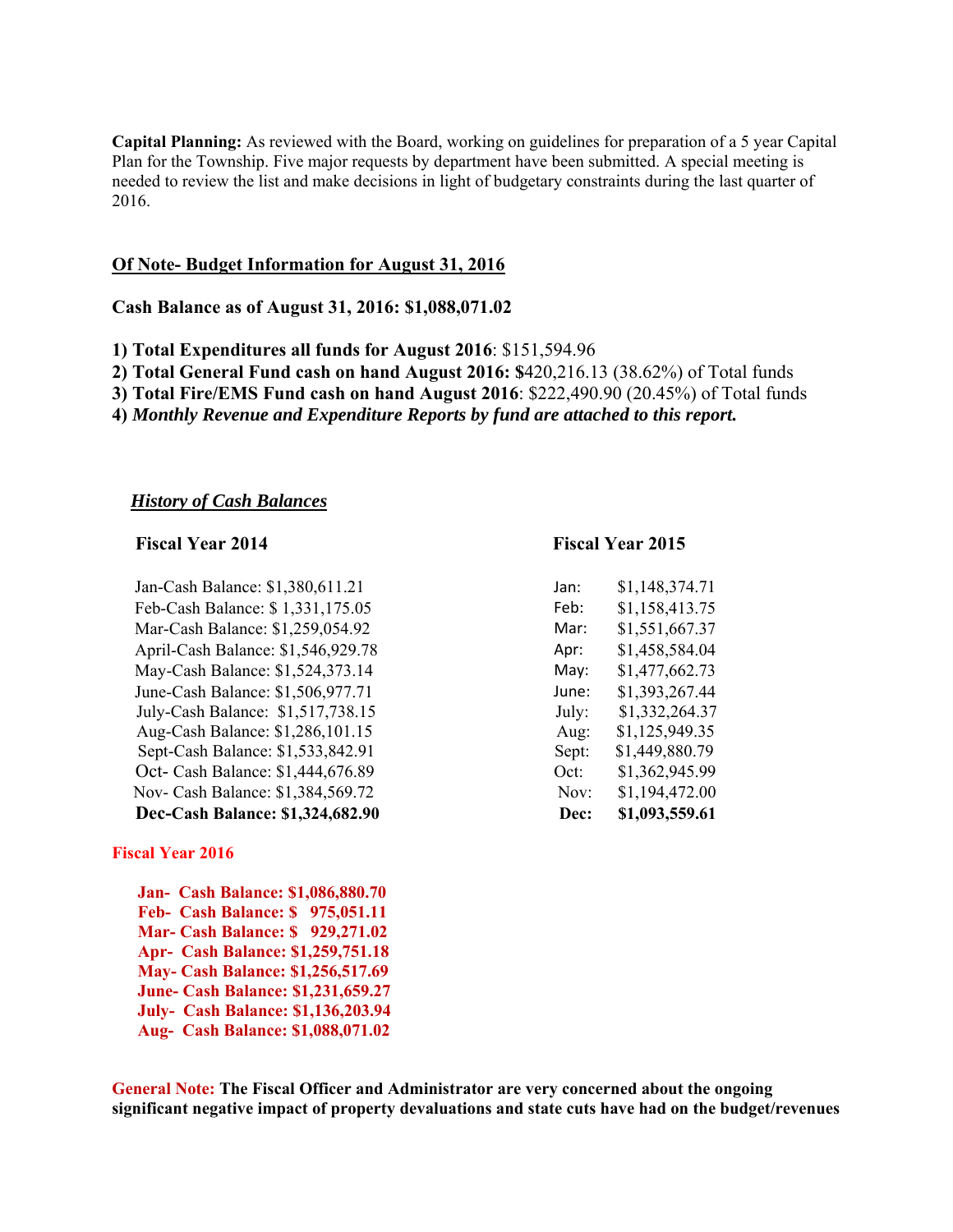**as discussed in previous Board briefings. Plans are underway to make any necessary cuts/adjustments especially for fire operations in case the levy does not get approved. Other areas such as road related issues and General Fund problems continue to exist and will need attention as previously discussed. The Tax Budget filed in July 2016 had some significant reductions. Tax revenue is not rebounding and passage of suggested levies is critical to the Township well being.** 

**\*\*\*\*\*\*\*\*\*\*\*\*\*\*\*\*\*\*\*\*\*\*\*\*\*\*\*\*\*\*\*\*\*\*\*\*\*\*\*\*\*\*\*\*\*\*\*\*\*\*\*\*\*\*\*\*\*\*\*\*\*\*\*\*\*\*\*\*\*\*\*\*\*\*\*\*\*\*\*\*\*\*\*\*\*** 

Mr. Henry also distributed revenue and expenditure reports and noted that fund levels continue to drop. Mr. Henry also provided the Trustees an information sheet that explained inside and outside millage.

## *Old Business*

*August 2016 Fire/EMS Run Data Summary:* Mr. Henry provided the run data summary for the month of August and noted the average response time for the month of August was 13.08 minutes, with the busiest days being Tuesday and Saturday and first shift being the busiest shift. Mr. Henry also noted that the Fire Chiefs' Association would be discussing the accuracy of the recording of dispatch times by the County. Chief Clark noted that three of the mutual aid requests involved auto accidents which required additional assistance.

*Update -- Nuisance Complaints:* Mr. Henry presented the following list of complaints/nuisance property issues that he had been working on:

## **Complaints/Nuisance Property Notes (September Meeting 2016)**

- **41 Cochran Road**: Junk vehicles, debris and garbage- County Prosecutor has filed a complaint in court, case #CV2016-02-0528; case still pending.
- **1780 Laredo:** Water runoff from sump location impacting street and sidewalk negatively, creating roadway deterioration; asked to address but only did project halfway. Now owner has a pipe above ground running across a sidewalk; water covers the sidewalk and still goes into street. Pursuant to 5589.06 Ohio Revised Code, the Township can take action (Confirmed by Legal Counsel)./ piping has been removed; no further action required.
- **4280 Hamilton Scipio Road**: No information update.
- **1992 Jesse Drive:** Burned out house- met with the owner and a tentative agreement has been reached to tear down the structure. Still waiting on directions from Desmond Matayah regarding assistance through the Community Development Block Grant Program.
- **2441 Salvatore** property vacant, has high weeds and grass. Attempting to get action from a responsible party.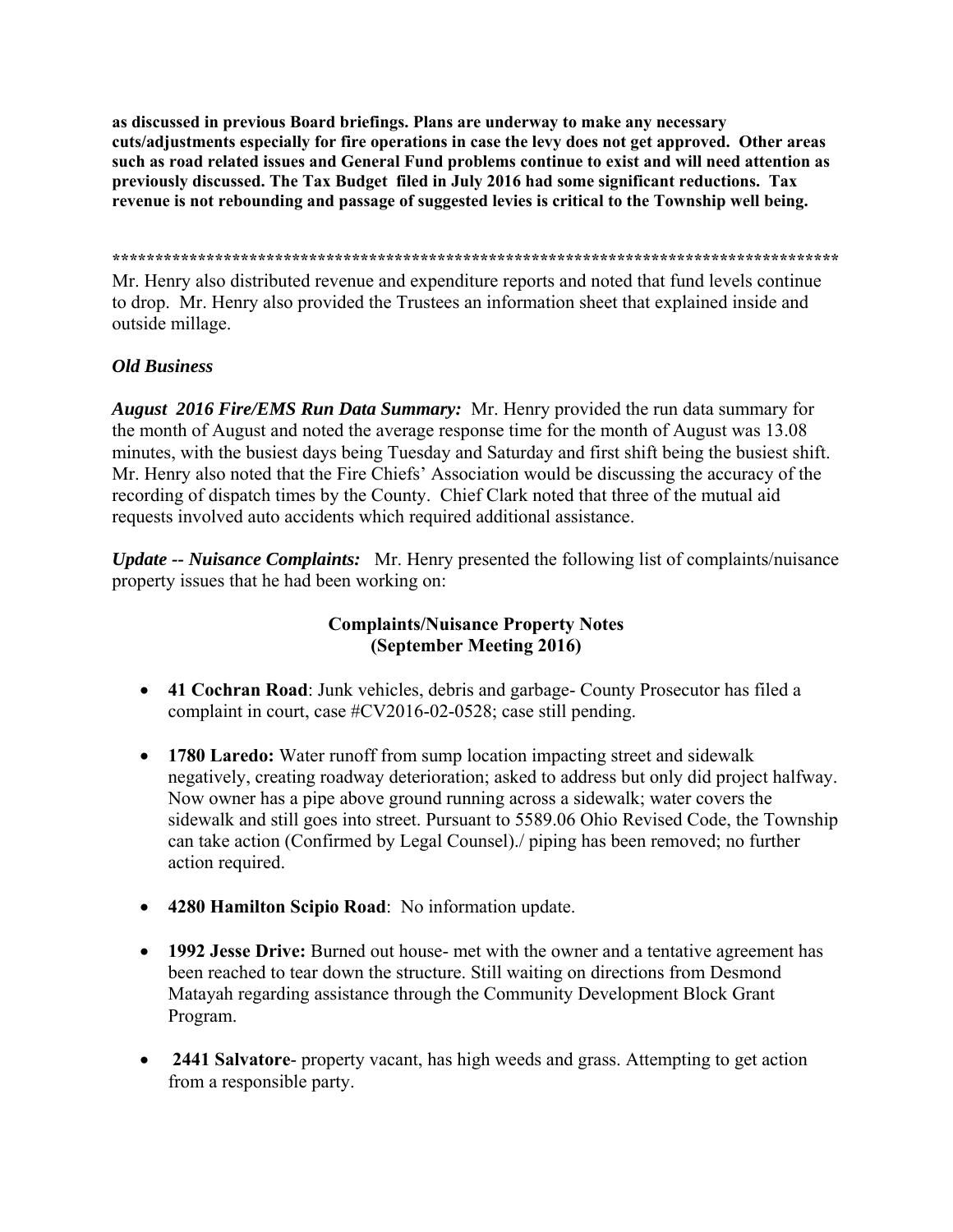- **2470 Isabella Lane-** property vacant, has high weeds and grass. Attempting to get action from a responsible party which is currently PNC Bank.
- **1936 Vanda and 1912 Vanda** junk vehicles, tires, carpet, and debris. Referring to County Building and Zoning. No update received from the County.
- **2452 Queen Mary** Court Case Filed/action pending. Update: On August 30, 2016, Jim Fox and I met with property owners and walked property. Sufficient work had been done to comply with County and Township requirements. Case was dismissed.
- **309 Walthan Court:** Complaint filed by Butler County building and Zoning to have a vehicle removed by court order. Vehicle was removed and no further action required.
- **620 Boyle Road**: High grass, weeds, some trash; owner came in and stated he would start mowing and cleaning up. Work is partially complete. Same as in July.

The Board had a discussion regarding a trailer that had been parked on Isabella Lane for an extended period of time and expressed concern that the trailer impeded the flow of vehicular traffic in that area. Mr. Johnson made **a motion**, seconded by Mr. Miller, declaring the trailer a right-of-way obstruction and safety hazard impeding traffic and ordering the owner to remove the trailer within seven days of receipt of notice or the trailer would be towed. After further discussion, a roll call taken with all three Trustees voting yes.

*Road Program 2016 Expenditure Update:* Mr. Henry provided the Board a written summary recap of the Township's 2106 Road Program through BCEO.

*Other Old Business:* Fire Chief Clark reported that Fire Station Open Houses were scheduled for Saturday, September 24 from 11:00 a.m. to 2:00 p.m. and Sunday, October 23 from 2:00 p.m. to 5:00 p.m.

## *New Business:*

*Resolution No. 38-16 – Designating Halloween Activity Night/Time:* Mr. Henry explained that the Board adopts this type of resolution annually and that the date and time are consistent with neighboring jurisdictions' Halloween schedules. After some discussion, Mr. Johnson made a **motion** to adopt Resolution No. 38-16, which was seconded by Mr. Stitsinger. Upon roll call, all three Trustees voted yes.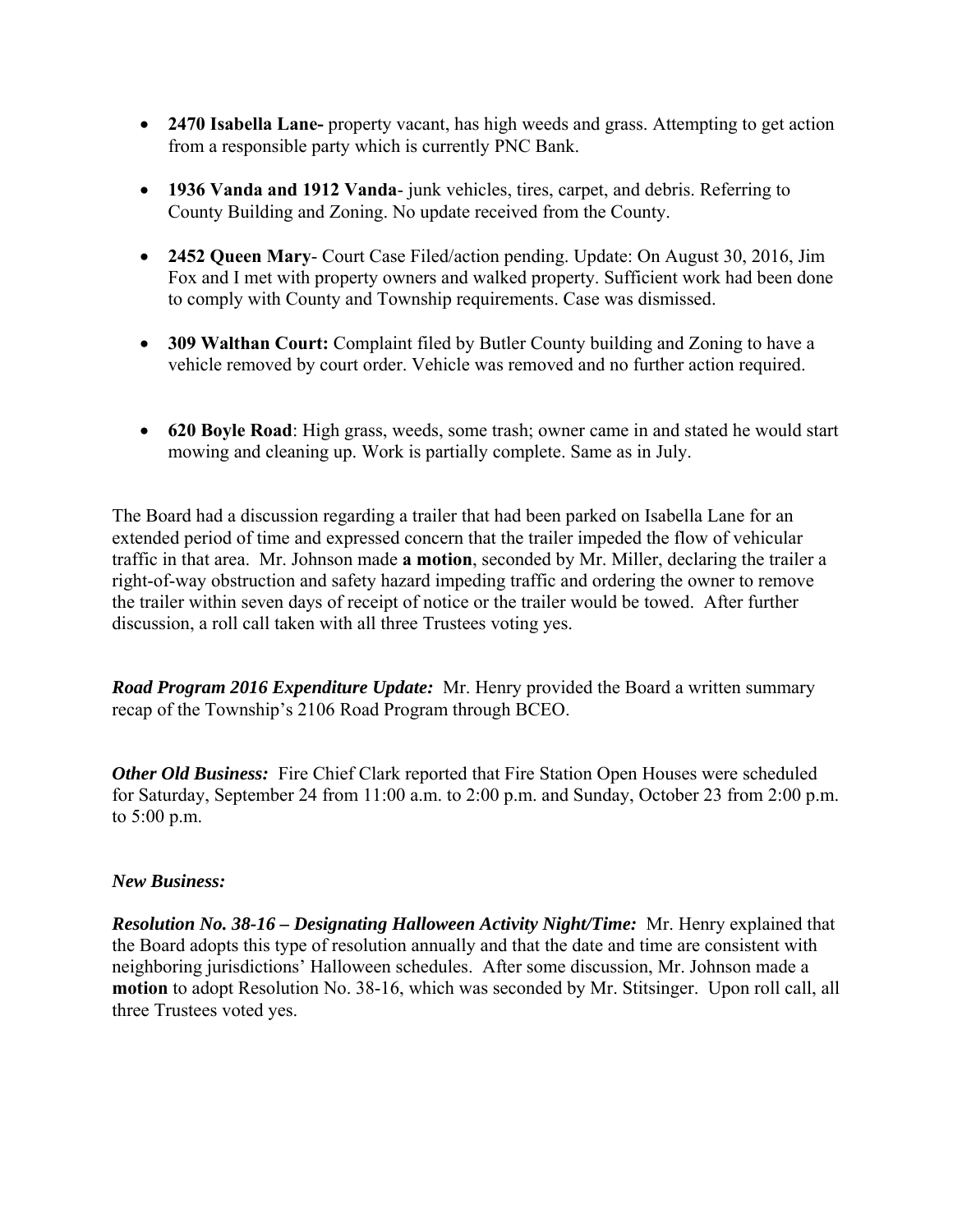## **Resolution No. 38-16**

## **Designating 6:00 p.m. to 8:00 p.m. on Monday, October 31, 2016 as the Time Period for Halloween Trick or Treat Activities in Hanover Township**

*Whereas*, the Township promotes a safe and family-friendly environment for the community throughout the year; and

*Whereas*, the Township recognizes that Trick or Treat Halloween activities for children occur every October 31st; and

*Whereas*, the Township desires to designate a safe and reasonable time period for Trick or Treat activities for children that is consistent with time periods observed by most surrounding jurisdictions,

## *Be it resolved by the Board of Township Trustees of Hanover Township Butler County, Ohio*

**Section I**. Resolution No. 38-16 is hereby approved designating 6:00 p.m. to 8:00 p.m. on Monday, October 31, 2016 as the time period for Halloween Trick or Treat activities for children in Hanover Township.

The foregoing resolution was adopted in an open public meeting and is a reflection of the official action taken by the Board of Trustees of Hanover Township Butler County, Ohio on the 14<sup>th</sup> day of September 2016.

| <b>Board of Trustees</b>                                 | Vote | <b>Attest and Authentication:</b>           |
|----------------------------------------------------------|------|---------------------------------------------|
| Larry Miller<br>Fred J. Stitsinger<br>Douglas L. Johnson |      | Gregory L. Sullivan<br>Fiscal Officer/Clerk |

*Resolution No. 39-16 – Approving Agreement CD Project Alamo Heights Road Work:* Mr. Henry explained that this resolution authorizes an agreement with the Butler County Engineer's Office to implement the 2016 Community Development Block Grant Funding for the Alamo Heights Road Improvement Project (Black Mat Application Surfacing). After some discussion, Mr. Stitsinger made a **motion** to adopt Resolution No. 39-16, which was seconded by Mr. Johnson. Upon roll call, all three Trustees voted yes.

### **Resolution No. 39-16**

**Authorizing and Approving An Agreement with Butler County, Ohio for the Implementation of the 2016 Community Development Block Grant Funding for the Hanover Township Alamo Heights Road Improvement Project (Black Mat Application Surfacing)**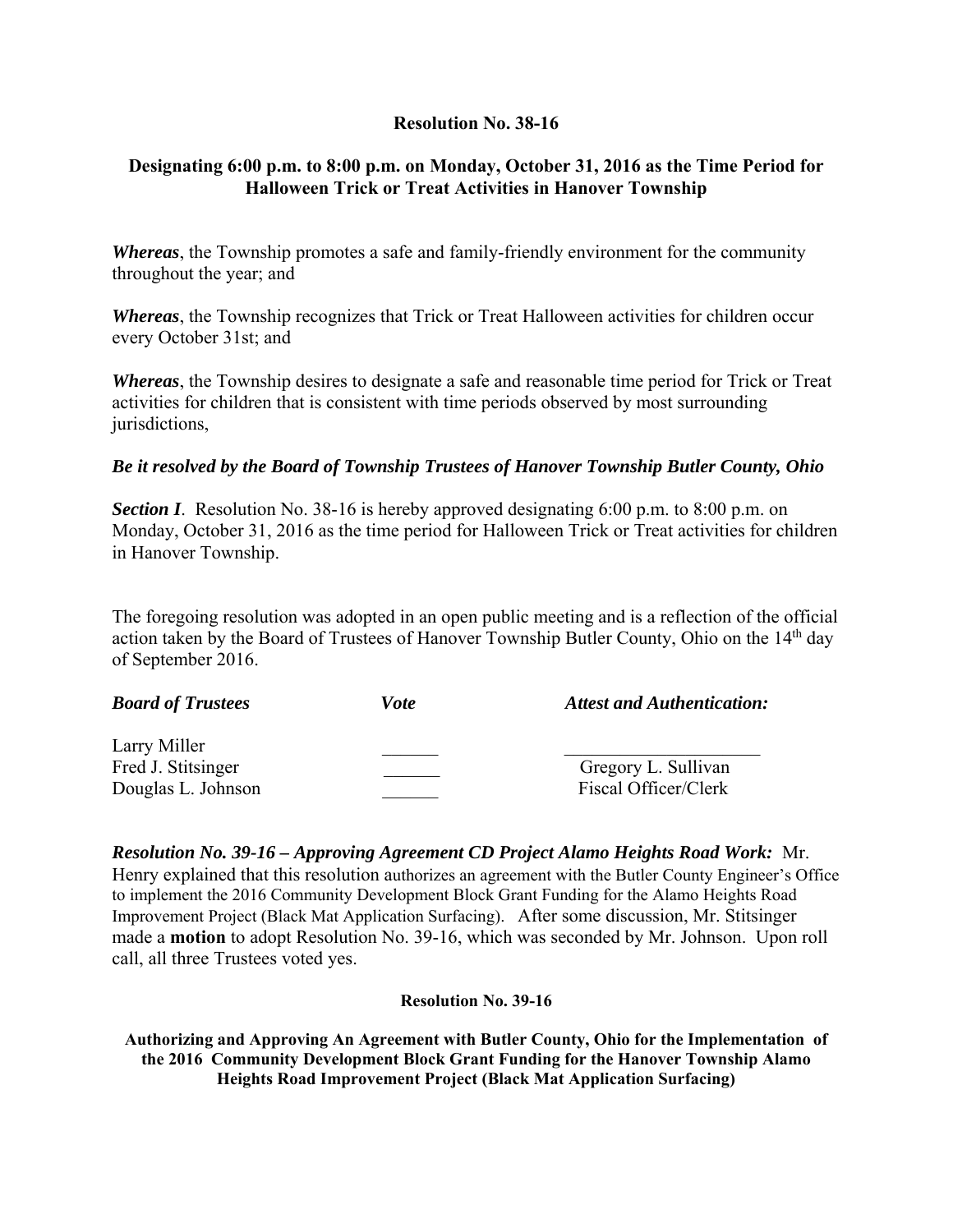*Whereas*, the Board of Trustees and Township Administration received a grant award notice for \$101,000.00 under 2016 Community Development Block Grant Program to fund a project identified as "Alamo Heights Road Improvement Project (Black Mat Surfacing); and

*Whereas*, the Township has been working with the Butler County Engineer's Office to develop estimates and final projections for all work necessary; and

*Whereas*, the work specified is scheduled to proceed under Butler County's direction; and,

*Whereas*, the Township agrees with moving forward and must authorize the work to proceed through the County,

#### *Be it Resolved by the Board of Trustees of Hanover Township, Ohio*

**Section I**. That pursuant to Ohio Revised Code Section 307.15, the Township agrees that the County shall undertake to perform the referenced project and is hereby authorized to exercise any power necessary on behalf of the Township to implement this project.

**Section II.** That the Board approves the Project Agreement as set forth in an attachment herewith identified as "Attachment to Resolution No. 39-16.

**Section III**. That the Township Administrator shall forward three originally signed documents to Butler County as requested.

**Section IV.** That the Board of Trustees acted upon this matter in an open public session and is a reflection of the action taken on September 14, 2016.

| <b>Board of Trustees</b>                                 | <i>Vote</i> | <b>Attest and Authentication:</b>           |
|----------------------------------------------------------|-------------|---------------------------------------------|
| Larry Miller<br>Fred J. Stitsinger<br>Douglas L. Johnson |             | Gregory L. Sullivan<br>Fiscal Officer/Clerk |

*Motion – Approve Expenses for Fire Prevention Week Activities:* Mr. Henry explained that Fire Chief Phil Clark requested the Board's approval to purchase up to \$2500.00 worth of Fire Prevention Education supplies for the activities to be conducted by the Fire Department from Youth's Safety Company (Ross), NIMCO and related fire prevention supply outlets. After some discussion, Mr. Stitsinger made a **motion** to approve the above purchases not to exceed \$2500.00 from the Fire Fund. Motion was seconded by Mr. Johnson. Upon roll call, all three Trustees voted yes.

*Motion – Approve Harvest Land Propane Contract Renewal:* Mr. Henry explained that for the last several years the Township has worked with the Harvest Land Co-op Company to supply propane to Township facilities. This supplier has served the Township well with the Township having been able to secure sufficient propane by entering into annual pre- supply contracts guaranteeing price and quantity. Mr. Henry noted estimates show a total volume of 13,000 gallons priced to be 1.29 per gallon. As the result of good service, local contacts and reasonable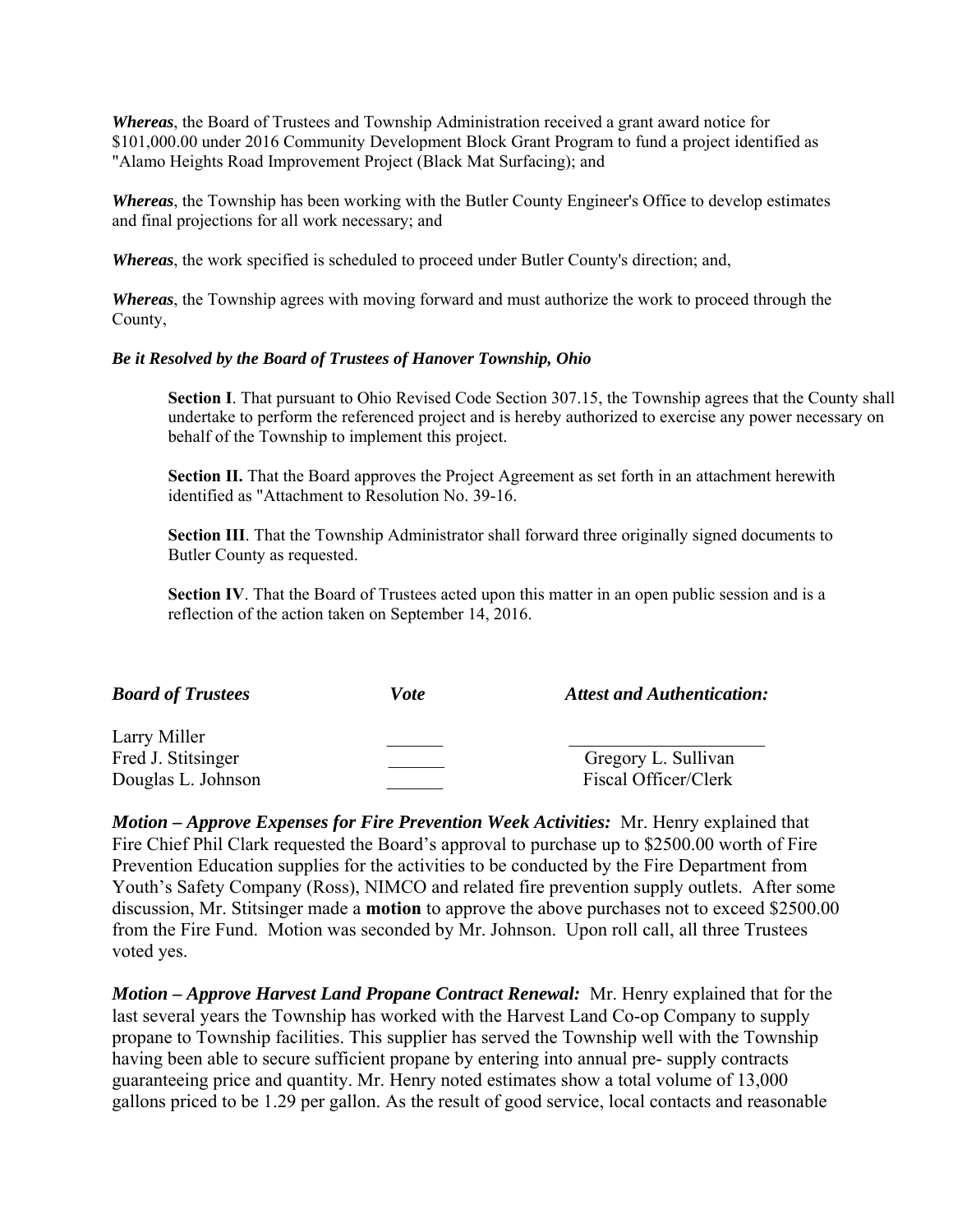price as well as availability, Mr. Henry was recommending renewal of the contract with Harvest Land Co-op Company. A **motion** was made by Mr. Miller, seconded by Mr. Johnson, to approve a renewal agreement for propane gas during the term October 1, 2016 through March 31, 2017 with the Harvest Land Co-op Company for the volume and price specified above. After discussion, a roll call vote was taken with all three Trustees voting yes.

*Motion – Approve Cemetery Lot Sell Back (Merckel):* Mr. Henry explained that Lynette and Bill Merckel, 3460 Dawn Drive, Hamilton, Ohio 45011 purchased Graves #1 through #4, Lot 17 Section K for \$3,300 on September 18, 2009. They no longer need graves #3 and #4 requesting a "buy back" by the Township. Proper documentation has been received to buy back these referenced two graves for a total of \$1,690.00 minus a \$25.00 transfer fee. **Motion** by Mr. Stitsinger, seconded by Mr. Johnson, to approve the aforementioned transfer and buy back of Graves 3 & 4 Lot #17 Section K from Lynette and Bill Merckel for a total of \$1,690.00 minus a \$25.00 transfer fee (\$1,665.00). After discussion, a roll call vote was taken with all three Trustees voting yes.

*Motion – Cemetery Lot Transfer (Swain):* Mr. Henry explained that Sandra Swain, 427 Wasserman Road, Hamilton, Ohio 45013 has provided sufficient documentation and a notarized statement indicating sole heir ownership of Section E Lot 100 Graves 2-6 and Lot 105 Graves 1- 2 originally titled to Irma Swain. Millville Cemetery has verified the open grave sites as referenced. **Motion** by Mr. Miller, seconded by Mr. Johnson, to approve the aforementioned transfer of Section E Lot 100 Graves 2-6 and Lot 105 Graves 1-2 originally titled to Irma Swain. After discussion, a roll call vote was taken with all three Trustees voting yes.

*Community Development Grant 2017 – Discussion and Community Input:* Mr. Henry provided the Board a list of suggested ideas from the Park Committee and citizen input for projects for Community Development Block Grant Funds. Mr. Henry invited residents in attendance to offer suggestions and advised that at the next meeting the Board would need to formalize a prioritized list of projects to be submitted for consideration for the next round of Community Development block grants.

*2017 Road Program – Meeting with BCEO September 28:* Mr. Henry reported that a September 28 meeting with BCEO was scheduled to identify roads for the 2017 road improvement program. Mr. Henry provided the Trustees a list of roads for their consideration and requested input prior to the September 28 meeting.

*Fire Chief Report – Confirm Fire Station Open Houses:*See Chief Clark's comments under Other Old Business.

*Confirm Dates – Public Forums and Coffee with the Trustees:* Mr. Henry reviewed a proposed schedule for public forums and coffees with the Trustees with the Board. The Board approved the meeting schedule.

*Audit Results – Good Report, FYI:* Mr. Henry and Mr. Sullivan reported that the audit results had been received and the Township received a clean audit with no findings for recovery.